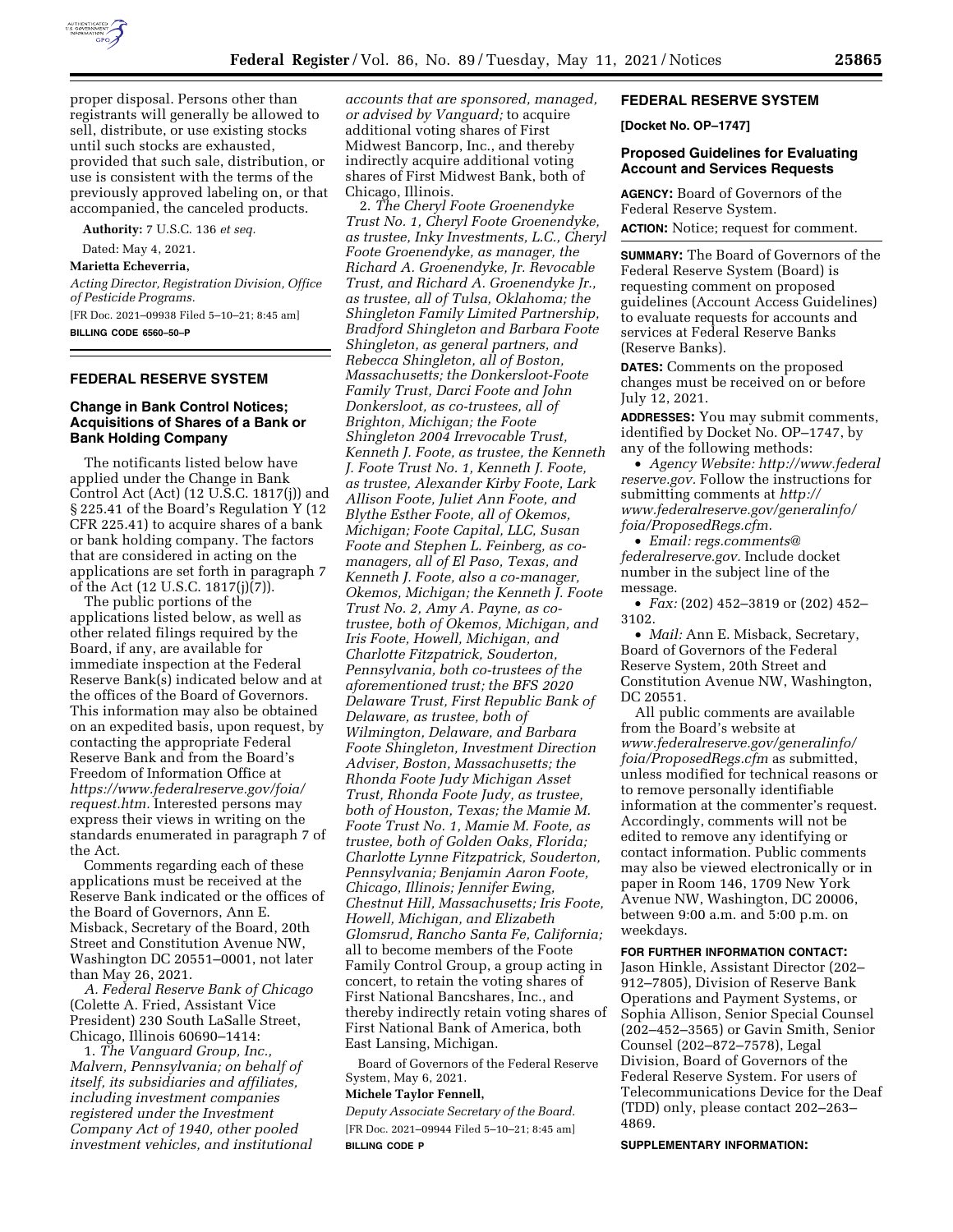#### **I. Background**

The Board of Governors of the Federal Reserve System (Board) is considering adopting guidelines (Account Access Guidelines) to be used by Federal Reserve Banks (Reserve Banks) in evaluating requests for master accounts and/or access to Federal Reserve Bank financial services (accounts and services). The Board's approach to this proposal reflects its analysis of the Board's policy goals of (1) ensuring the safety and soundness of the banking system, (2) effectively implementing monetary policy, (3) promoting financial stability, (4) protecting consumers, and (5) promoting a safe, efficient, inclusive, and innovative payment system. The Board's proposed guidelines are also intended to ensure that Reserve Banks evaluate a transparent and consistent set of factors when reviewing requests for accounts and services (access requests).

The payments landscape is evolving rapidly as technological progress and other factors are leading to both the introduction of new financial products and services and to different ways of providing traditional banking services (*i.e.,* payments, deposit-taking, and lending). Relatedly, there has been a recent uptick in novel charter types being authorized or considered across the country and, as a result, the Reserve Banks are receiving an increasing number of inquiries and requests for access to accounts and services from novel institutions.

Although the Reserve Banks have received such inquiries on an exceptional basis in the past, the Board now believes, given the increase in the number and novelty of such inquiries, that a more transparent and consistent approach to such requests should be adopted by the Reserve Banks. Given that access decisions made by individual Reserve Banks can have implications for a wide array of Federal Reserve System (Federal Reserve) policies and objectives, a structured, transparent, and detailed framework for evaluating access requests would benefit the financial system broadly. Such a framework would also help foster consistent evaluation of access requests, from both risk and policy perspectives, across all twelve Reserve Banks.

To help achieve the goal of applying a transparent and consistent process for all access requests, the Board is proposing guidelines for the Reserve Banks to evaluate such requests. The proposed account access guidelines contain six principles that would support consistency in approach and decision-making across Reserve Banks while maintaining Reserve Bank

discretionary authority to grant or deny requests. Accordingly, the proposed guidelines would reduce the potential for forum shopping across Reserve Banks and mitigate the risk that individual decisions by Reserve Banks could create de facto System policy for a particular business model or risk profile. These risk-focused guidelines would also promote more consistent implementation for eligible institutions with similar risk profiles.

The proposed account access guidelines are centered on a foundation of risk management and mitigation. In developing the proposed guidelines, the Board considered the risks that may arise when an institution gains access to accounts and services. These risks include, among others, risks to the Reserve Banks, to the payment system, to the financial system, and to the effective implementation of monetary policy.

The introduction to the proposed guidelines discusses the Federal Reserve's broad policy goals when providing accounts and services as well as the reasons for proposing to issue the account access guidelines. In addition, the introduction provides that while the guidelines are designed primarily for new access requests, Reserve Banks should also apply the guidelines to existing account and services relationships when a Reserve Bank becomes aware of a significant change in the risks that the account holder presents due to changes in the nature of its principal business activities, condition, etc.

The proposed account access guidelines identify potential risks and prompt the Reserve Bank to identify risk mitigation strategies adopted by the institution (including capital, risk frameworks, compliance with regulations, and supervision) and by the Reserve Bank (including account agreement provisions, restrictions on financial services accessed, account risk controls, and denial of access requests). The first principle specifies that only institutions that are legally eligible for accounts and services are in scope, and the remaining five principles are designed to address specific risks ranging from narrow risks (such as risk to an individual Reserve Bank) to broader risks (such as risk to the U.S. financial system).1 The Board is considering whether it may in the future

be useful to clarify the interpretation of legal eligibility under the Federal Reserve Act for a Federal Reserve account and services.

For each of these principles, the proposed guidelines identify factors that Reserve Banks should consider when evaluating an institution against the specific risk targeted by the pringciple (several factors are pertinent to more than one principle). The identified factors are commonly used in the regulation and supervision of federallyinsured institutions. When applying the account access guidelines the Reserve Bank should incorporate, to the extent possible, the assessments of an institution by state and/or federal supervisors into its independent assessment of the institution's risk profile. Given that the proposed guidelines utilize factors broadly applied to federally-insured institutions, the Board anticipates the application of the guidelines to access requests by federally-insured institutions would be fairly straightforward in most cases. Reserve Bank assessments of access requests from non-federally-insured institutions, however, may require more extensive due diligence.

Currently, Reserve Bank risk management practices include monitoring the condition of institutions with accounts and services on an ongoing basis using supervisory ratings, capitalization data, and other supplementary information. Reserve Banks use this process to determine whether risk controls or other restrictions should be placed on an institution's account. For example, the process is used to determine if an institution continues to remain eligible for primary credit. The Board anticipates that, if the proposed guidelines are adopted, Reserve Banks would use the guidelines to re-evaluate the risks posed by an institution in cases where these condition-monitoring activities indicate potential changes in the institution's risk profile.

### **II. Proposed Guidelines**

*Guidelines Covering Access to Accounts and Services at Federal Reserve Banks (Account Access Guidelines)* 

The Board of Governors of the Federal Reserve System (Board) has adopted account access guidelines comprised of six principles to be used by Federal Reserve Banks (Reserve Banks) in evaluating requests for master accounts and access to Federal Reserve Bank financial services (access requests).2 3

<sup>1</sup>The proposed guidelines are designed as a risk management framework and, as such, the principles focus on risks an institution's access could pose. The Board notes, however, that an institution's access could have net benefits to the financial system that are not a focus of the risk management framework.

<sup>2</sup>As discussed in the Federal Reserve's Operating Circular No. 1, an institution has the option to settle its Federal Reserve financial services transactions in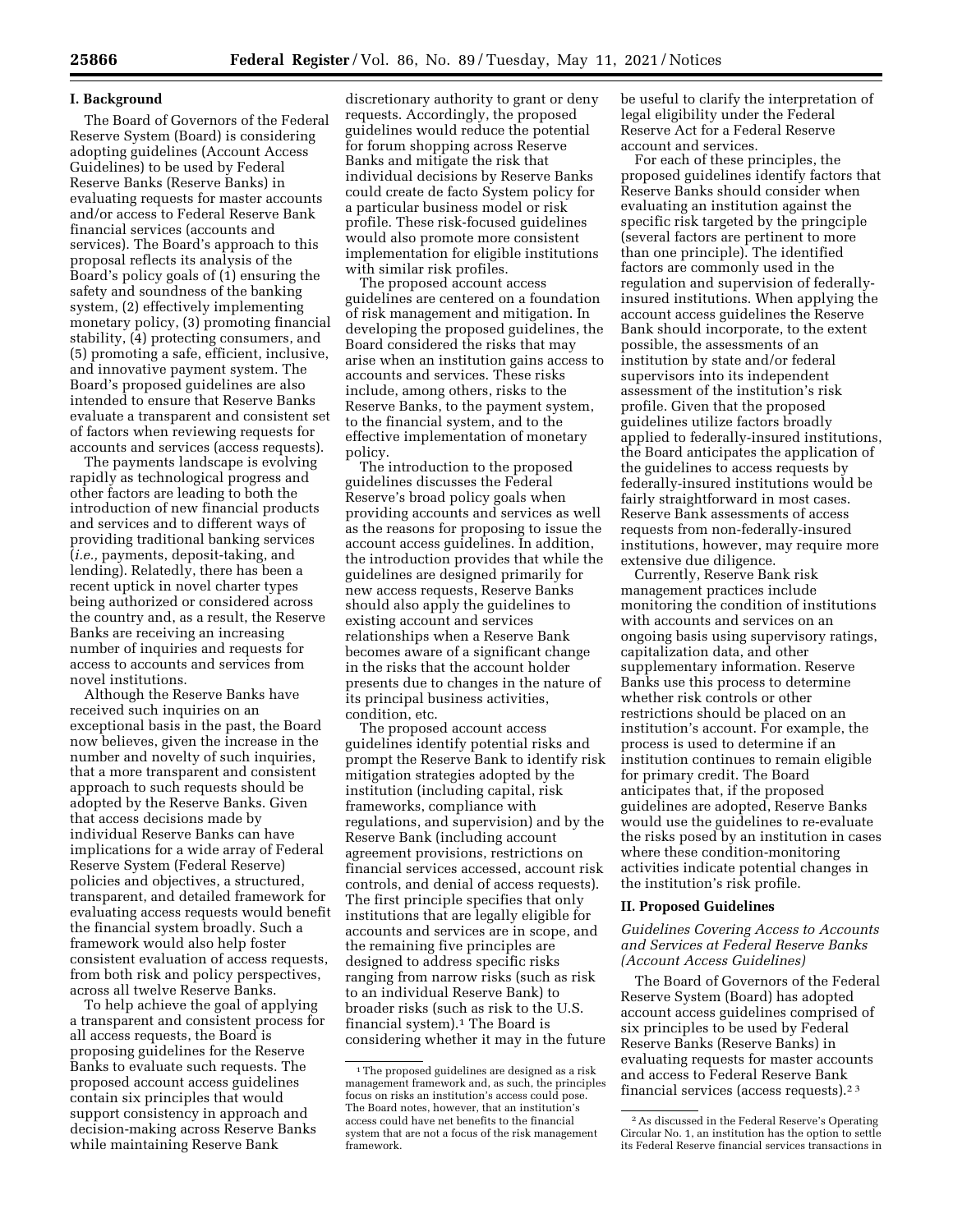The account access guidelines apply to requests from all institutions that are legally eligible to receive an account or services, as discussed in more detail in the first principle.4

The Federal Reserve System's (Federal Reserve) approach to providing institutions with accounts and services depends on, among other things, whether the institution is legally eligible to obtain an account and on the Federal Reserve's policy goals of ensuring the safety and soundness of the banking system, effectively implementing monetary policy, promoting financial stability, protecting consumers, and promoting a safe, effective, efficient, accessible and innovative payment system. The Board believes it is important to make clear that legal eligibility does not bestow a right to obtain an account and services. While decisions regarding individual access requests remain at the discretion of the individual Reserve Banks, the Board believes it is important that the Reserve Banks apply a consistent set of guidelines when reviewing such access requests to promote consistent outcomes across Reserve Banks and to facilitate equitable treatment across institutions.

These account access guidelines also serve to inform requestors of the factors that a Reserve Bank will review in any access request and thereby allow requestors to make any enhancements to its risk management, documentation, or other practices, as the case may be, to attempt to demonstrate how it meets each of these factors for review.

These guidelines broadly outline considerations for evaluating access requests but are not intended to provide assurance that any specific institution will be granted an account and services. The individual Reserve Bank will evaluate each access request on a caseby-case basis. When applying these account access guidelines, the Reserve Bank should incorporate to the extent possible the assessments of an institution by state and/or federal

4These principles would not apply to accounts provided under fiscal agency authority or to accounts authorized pursuant to the Board's Regulation N (12 CFR 214), joint account requests, or account requests from designated financial market utilities, since existing rules or policies already set out the considerations involved in granting these types of accounts.

supervisors into its independent analysis of the institution's risk profile. The evaluation of an institution's access request should also consider whether the request has the potential to set a precedent that could affect the Federal Reserve's ability to achieve its policy goals now or in the future.

If the Reserve Bank decides to grant an access request, it may impose (at the time of account opening, granting access to service, or any time thereafter) obligations relating to, or conditions or limitations on, use of the account or services as necessary to limit operational, credit, legal, or other risks posed to the Reserve Banks, the payment system, financial stability or the implementation of monetary policy or to address other considerations.5 The account-holding Reserve Bank may, at its discretion, decide to place additional risk management controls on the account and services, such as real-time monitoring of account balances, as it may deem necessary to mitigate risks. If the obligations, limitations, or controls are ineffective in mitigating the risks identified or if the obligations, limitations, or controls are breached, the account-holding Reserve Bank may further restrict the institution's use of accounts and services or may close the account. Establishment of an account and provision of services by a Reserve Bank under these guidelines is not an endorsement or approval by the Federal Reserve of the institution. Nothing in the Board's guidelines relieves any institution from compliance with obligations imposed by the institution's supervisors and regulators.

Accordingly, Reserve Banks should evaluate how each institution requesting an account and services will meet the following principles.6 Each principle identifies factors that Reserve Banks should consider when evaluating an institution against the specific risk targeted by the principle (several factors are pertinent to more than one principle). The identified factors are commonly used in the regulation and supervision of federally-insured institutions. As a result, the Board anticipates the application of the account access guidelines to access

requests by federally-insured institutions will be fairly straightforward in most cases. However, Reserve Bank assessments of access requests from non-federally insured institutions may require more extensive due diligence.

Reserve Banks monitor and analyze the condition of institutions with accounts and services on an ongoing basis. Reserve Banks should use the guidelines to re-evaluate the risks posed by an institution in cases where its condition monitoring and analysis indicate potential changes in the risk profile of an institution, including a significant change to the institution's business model.

1. Each institution requesting an account or services must be eligible under the Federal Reserve Act or other federal statute to maintain an account at a Federal Reserve Bank (Reserve Bank) and receive Federal Reserve services and should have a well-founded, clear, transparent, and enforceable legal basis for its operations.7

a. Unless otherwise specified by federal statute, only those entities that are member banks or meet the definition of a depository institution under section 19(b) of the Federal Reserve Act are legally eligible to obtain Federal Reserve accounts and financial services.8

b. The Reserve Bank should assess the consistency of the institution's activities and services with applicable laws and regulations, such as Article 4A of the Uniform Commercial Code and the Electronic Fund Transfer Act. The Reserve Bank should also consider whether the design of the institution's services would impede compliance by the institution's customers with U.S. sanction programs, Bank Secrecy Act (BSA) and anti-money-laundering (AML) requirements or regulations, or consumer protection laws and regulations.

2. Provision of an account and services to an institution should not present or create undue credit, operational, settlement, cyber or other risks to the Reserve Bank.

its master account with a Reserve Bank or in the master account of another institution that has agreed to act as its Correspondent. These principles apply to requests for either arrangement.

<sup>3</sup>Reserve Bank financial services mean all services subject to Federal Reserve Act, section 11A (''priced services'') and Reserve Bank cash services. Financial services do not include transactions conducted as part of the Federal Reserve's open market operations or administration of the Reserve Banks' Discount Window.

<sup>5</sup>The conditions imposed could include, but are not limited to, paying a different rate of interest on balances held in the account, limiting the amount of balances on which interest is paid, or establishing a cap on the amount of balances held in the account.

<sup>6</sup>The principles are designed to address risks posed by an institution having access to an account and services, ranging from narrow risks (*e.g.,* to an individual Reserve Bank) to broader risks (*e.g.,* to the overall economy). Review activities performed by the Reserve Bank may address several principles at once.

<sup>7</sup>These principles do not apply to accounts provided by a Reserve Bank as depository and fiscal agent for the Treasury and for certain governmentsponsored entities (12 U.S.C. 391, 393–95, 1823, 1435) as well as to accounts provided to certain international organizations (22 U.S.C. 285d, 286d, 290o-3, 290i-5, 290l-3), to designated financial market utilities (12 U.S.C. 5465), pursuant to the Board's Regulation N (12 CFR 214), or to the Board's Guidelines for Evaluating Joint Account Requests.

<sup>8</sup>These principles apply to account requests from member banks or other entities that meet the definition of a depository institution under section 19(b), as well as Edge and Agreement corporations (12 U.S.C. 601–604a, 611–631), and branches and agencies of foreign banks (12 U.S.C. 347d).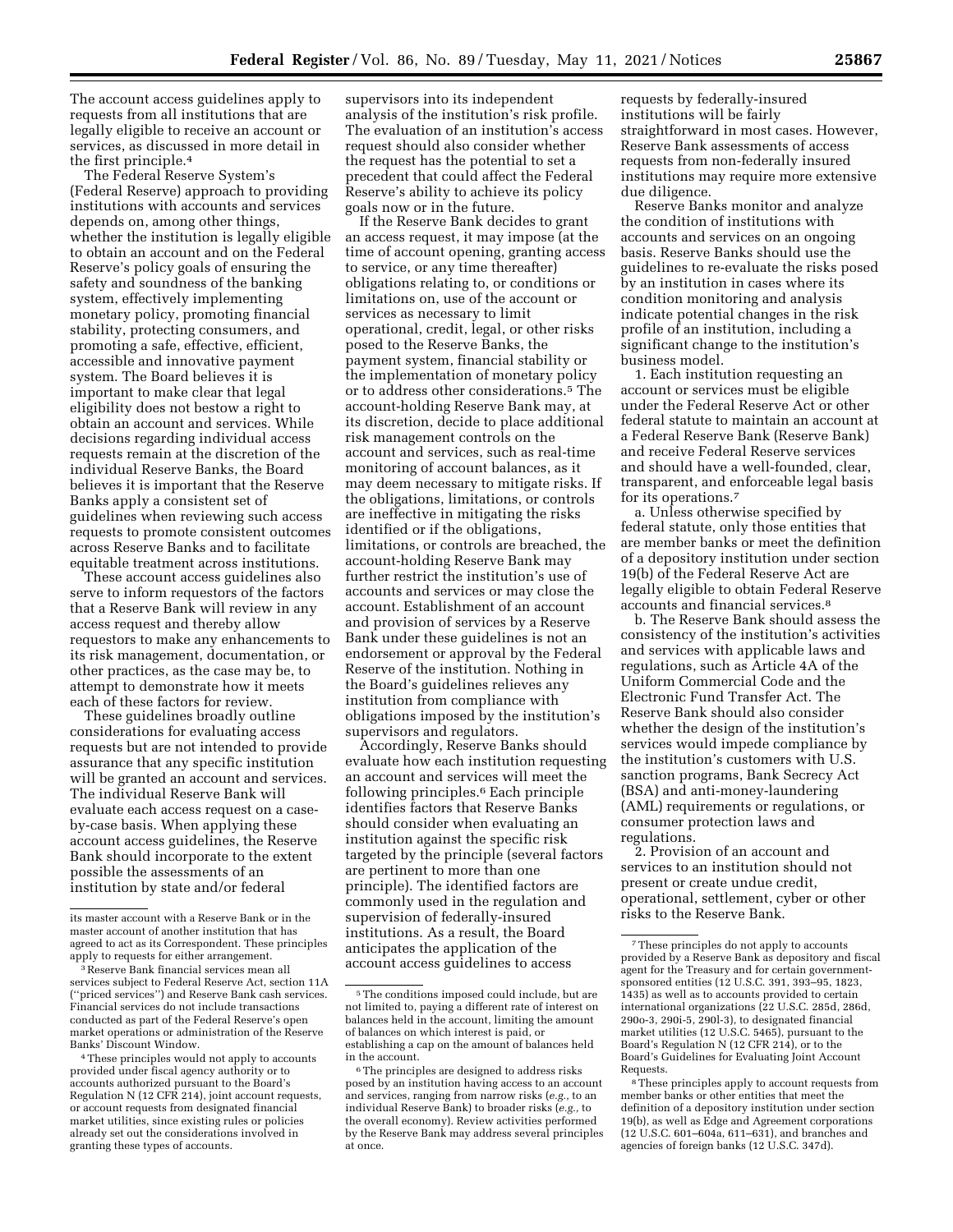a. The Reserve Bank should incorporate, to the extent possible, the assessments of an institution by state and/or federal supervisors into its independent assessment of the institution's risk profile.

b. The Reserve Bank should confirm that the institution has an effective risk management framework and governance arrangements to ensure that the institution operates in a safe and sound manner, during both normal conditions and periods of idiosyncratic and market stress.

i. For these purposes, effective risk management includes having a robust framework, including policies, procedures, systems, and qualified staff, to manage applicable risks. The framework should at a minimum identify, measure, and control the particular risks posed by the institution's business lines, products and services. The effectiveness of the framework should be further supported by internal testing and internal audit reviews.

ii. The framework should be subject to oversight by a board of directors (or similar body) as well as oversight by state and/or federal banking supervisor(s).

iii. The framework should clearly identify all risks that may arise related to the institution's business (*e.g.,* legal, credit, liquidity, operational, custody, investment) as well as objectives regarding the risk tolerances for the management of such risks.

c. The Reserve Bank should confirm that the institution is in substantial compliance with its supervisory agency's regulatory and supervisory requirements.

d. The institution must, in the Reserve Bank's judgment:

i. Demonstrate an ability to comply, were it to obtain a master account, with Board orders and policies, Reserve Bank agreements and operating circulars, and other applicable Federal Reserve requirements.

ii. Be in sound financial condition, including maintaining adequate capital to continue as a going concern and to meet its current and projected operating expenses under a range of scenarios.

iii. Demonstrate the ability, on an ongoing basis (including during periods of idiosyncratic or market stress), to meet all of its obligations in order to remain a going concern and comply with its agreement for a Reserve Bank account and services, including by maintaining:

A. Sufficient liquid resources to meet its obligations to the Reserve Bank under applicable agreements, operating circulars, and Board policies;

B. The operational capacity to ensure that such liquid resources are available to satisfy all such obligations to the Reserve Bank on a timely basis; and

C. Settlement processes designed to appropriately monitor balances in its Reserve Bank account on an intraday basis, to process transactions through its account in an orderly manner and maintain/achieve a positive account balance before the end of the business day.

iv. Have in place an operational risk framework designed to ensure operational resiliency against events associated with processes, people, and systems that may impair the institution's use and settlement of Reserve Bank services. This framework should consider internal and external factors, including operational risks inherent in the institution's business model, risks that might arise in connection with its use of any Reserve Bank account and services, and cyberrelated risks. At a minimum, the operational risk framework should:

A. Identify the range of operational risks presented by the institution's business model (*e.g.,* cyber vulnerability, operational failure, resiliency of service providers), and establish sound operational risk management objectives to address such risks;

B. Establish sound governance arrangements, rules, and procedures to oversee and implement the operational risk management framework;

C. Establish clear and appropriate rules and procedures to carry out the risk management objectives;

D. Employ the resources necessary to achieve its risk management objectives and implement effectively its rules and procedures, including, but not limited to, sound processes for physical and information security, internal controls, compliance, program management, incident management, business continuity, audit, and well-qualified personnel; and

E. Support compliance with the electronic access requirements, including security measures, outlined in the Reserve Banks' Operating Circular 5 and its supporting documentation.

3. Provision of an account and services to an institution should not present or create undue credit, liquidity, operational, settlement, cyber or other risks to the overall payment system.

a. The Reserve Bank should incorporate, to the extent possible, the assessments of an institution by state and/or federal supervisors into its independent assessment of the institution's risk profile.

b. The Reserve Bank should confirm that the institution has an effective risk management framework and governance arrangements to limit the impact that idiosyncratic stress, disruptions, outages, cyber incidents or other incidents at the institution might have on other institutions and the payment system broadly. The framework should include:

i. Clearly defined operational reliability objectives and policies and procedures in place to achieve those objectives.

ii. A business continuity plan that addresses events that have the potential to disrupt operations and a resiliency objective to ensure the institution can resume services in a reasonable timeframe.

iii. Policies and procedures for identifying risks that external parties may pose to sound operations, including interdependencies with affiliates, service providers, and others.

c. The Reserve Bank should identify actual and potential interactions between the institution's use of a Reserve Bank account and services and (other parts of) the payment system.

i. The extent to which the institution's use of a Reserve Bank account and services might restrict funds from being available to support the liquidity needs of other institutions should also be considered.

d. The institution must, in the Reserve Bank's judgment:

i. Be in sound financial condition, including maintaining adequate capital to continue as a going concern and to meet its current and projected operating expenses under a range of scenarios.

ii. Demonstrate the ability, on an ongoing basis (including during periods of idiosyncratic or market stress), to meet all of its obligations in order to remain a going concern and comply with its agreement for a Reserve Bank account and services, including by maintaining:

A. Sufficient liquid resources to meet its obligations to the Reserve Bank under applicable agreements, Operating Circulars, and Board policies;

B. The operational capacity to ensure that such liquid resources are available to satisfy all such obligations to the Reserve Bank on a timely basis; and

C. Settlement processes designed to appropriately monitor balances in its Reserve Bank account on an intraday basis, to process transactions through its account in an orderly manner and maintain/achieve a positive account balance before the end of the business day.

iii. Have in place an operational risk framework designed to ensure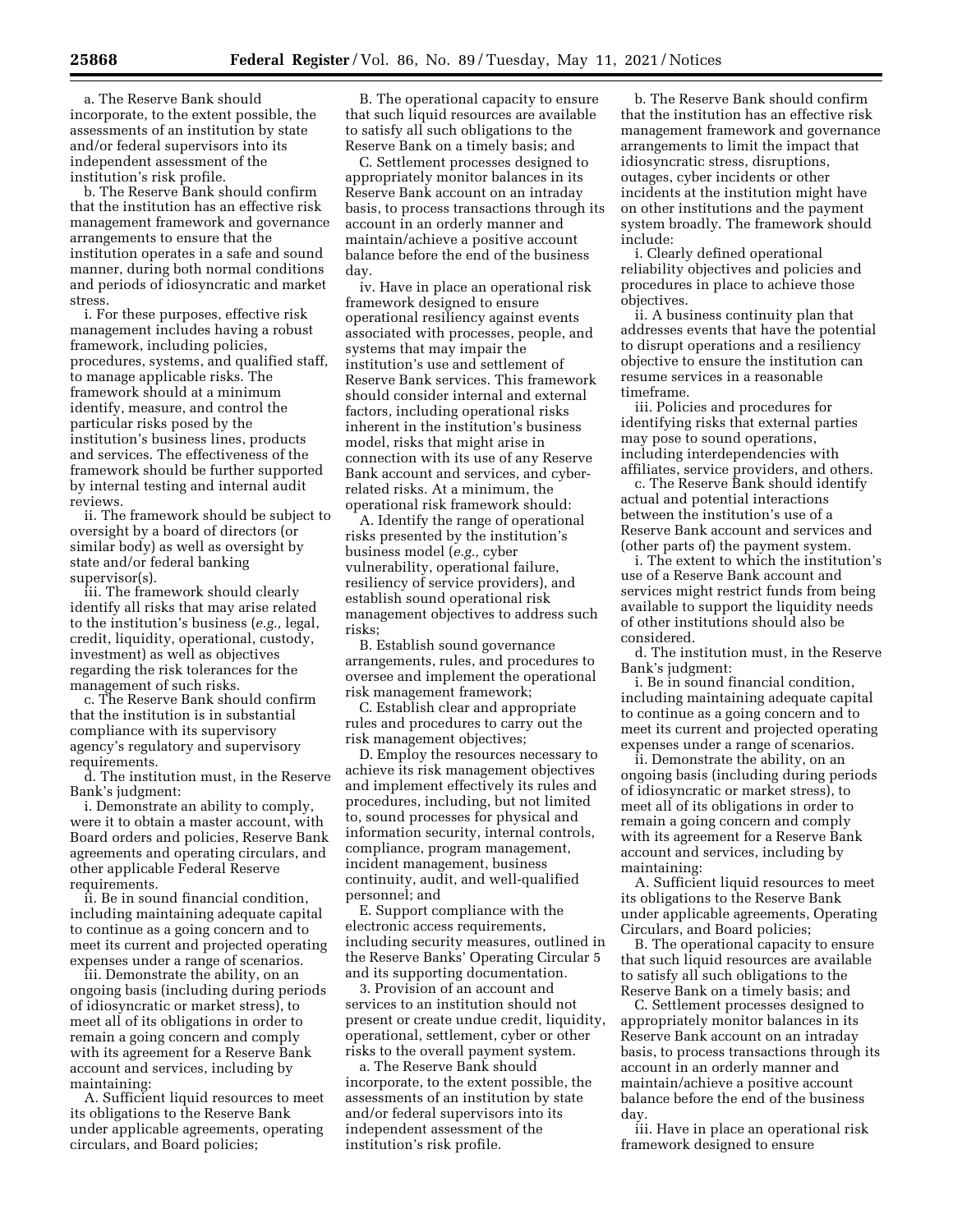operational resiliency against events associated with processes, people, and systems that may impair the institution's payment system activities. This framework should consider internal and external factors, including operational risk inherent in the institution's business model, risk that might arise in connection with its use of the payment system, and cyber-related risks. At a minimum, the framework should:

A. Identify the range of operational risks presented by the institution's business model (*e.g.,* cyber vulnerability, operational failure, resiliency of service providers), and establish sound operational riskmanagement objectives;

B. Establish sound governance arrangements, rules, and procedures to oversee the operational risk management framework;

C. Establish clear and appropriate rules and procedures to carry out the risk management objectives;

D. Employ the resources necessary to achieve its risk management objectives and implement effectively its rules and procedures, including, but not limited to, sound processes for physical and information security, internal controls, compliance, program management, incident management, business continuity, audit, and well-qualified personnel.

4. Provision of an account and services to an institution should not create undue risk to the stability of the U.S. financial system.

a. The Reserve Bank should incorporate, to the extent possible, the assessments of an institution by state and/or federal supervisors into its independent assessment of the institution's risk profile.

b. The Reserve Bank should determine, in coordination with the other Reserve Banks and Board, whether the access to an account and services by an institution itself or a group of like institutions could introduce financial stability risk to the U.S. financial system.

c. The Reserve Bank should confirm that the institution has an effective risk management framework and governance arrangements for managing liquidity, credit, and other risks that may arise in times of financial or economic stress.

d. The Reserve Bank should consider the extent to which, especially in times of financial or economic stress, liquidity or other strains at the institution may be transmitted to other segments of the financial system.

e. The Reserve Bank should consider the extent to which, especially during times of financial or economic stress,

access to an account and services by an institution itself (or a group of like institutions) could affect deposit balances across U.S. financial institutions more broadly and whether any resulting movements in deposit balances could have a deleterious effect on U.S. financial stability.

i. Balances held in Reserve Bank accounts are high-quality liquid assets, making them very attractive in times of financial or economic stress. For example, in times of stress, investors that would otherwise provide short-term funding to nonfinancial firms, financial firms, and state and local governments could rapidly withdraw that funding and instead deposit their funds with an institution holding mostly central bank balances. If the institution is not subject to capital requirements similar to a federally-insured institution, the potential for sudden and significant deposit inflows into that institution is particularly large, which could disintermediate other parts of the financial system, greatly amplifying stress.

5. Provision of an account and services to an institution should not create undue risk to the overall economy by facilitating activities such as money laundering, terrorism financing, fraud, cybercrimes, or other illicit activity.

a. The Reserve Bank should incorporate, to the extent possible, the assessments of an institution by state and/or federal supervisors into its independent assessment of the institution's risk profile.

b. The Reserve Bank should confirm that the institution has an anti-moneylaundering program consistent with the requirements in 31 CFR 1020.210(b) and complies with the Office of Foreign Asset Control (OFAC) regulations at 31 CFR Chapter V.

i. For these purposes, the Reserve Bank should confirm that these compliance programs contain the following elements:

A. A system of internal controls, including policies and procedures, to ensure ongoing BSA/AML and OFAC compliance, including regular written risk assessments to identify, analyze and address the risks the institution faces, policies, procedures, and an effective transaction-monitoring system;

B. Independent audit and testing of BSA/AML and OFAC compliance;

C. Senior management commitment to BSA/AML and OFAC compliance, including, at a minimum: (a) The designation of a specific person or persons responsible for managing BSA/ AML and OFAC compliance, including the employment of an experienced BSA/

AML and OFAC compliance officer; (b) senior management review and approval of the institution's BSA/AML and OFAC compliance programs; (c) the institution's compliance staff has sufficient authority and autonomy to deploy policies and procedures in a manner that effectively controls the institution's BSA/AML and OFAC risk; and (d) senior management taking, and demonstrating that it will continue to take, steps to ensure that the institution's compliance unit receives adequate resources;

D. Ongoing training for appropriate personnel with a scope that is appropriate for the products and services the institution offers; and

E. Processes that allow for a riskbased classification of its customer base, including risk-based procedures for conducting ongoing customer due diligence.

6. Provision of an account and services to an institution should not adversely affect the Federal Reserve's ability to implement monetary policy.

a. The Reserve Bank should incorporate, to the extent possible, the assessments of an institution by state and/or federal supervisors into its independent assessment of the institution's risk profile.

b. The Reserve Bank should determine, in coordination with the other Reserve Banks and the Board, whether access to an account and services by an institution itself or a group of like institutions could have an effect on the implementation of monetary policy.

c. The Reserve Bank should consider, among other things, whether access to a Reserve Bank account and services by the institution could affect the level and variability of the demand for and supply of reserves, the level and volatility of key policy interest rates, the structure of key short-term funding markets, and on the overall size of the consolidated balance sheet of the Reserve Banks. The Reserve Bank should consider the implications of providing an account to the institution in normal times as well as in times of stress. This consideration should occur regardless of the current monetary policy implementation framework in place.

#### **III. Request for Comment**

The Board requests comment on all aspects of the proposed account access guidelines, including: (1) Whether the scope and application of the proposed guidance are sufficiently clear and appropriate to achieve their intended purpose; and (2) suggesting/identifying other criteria or information that commenters believe may be relevant to